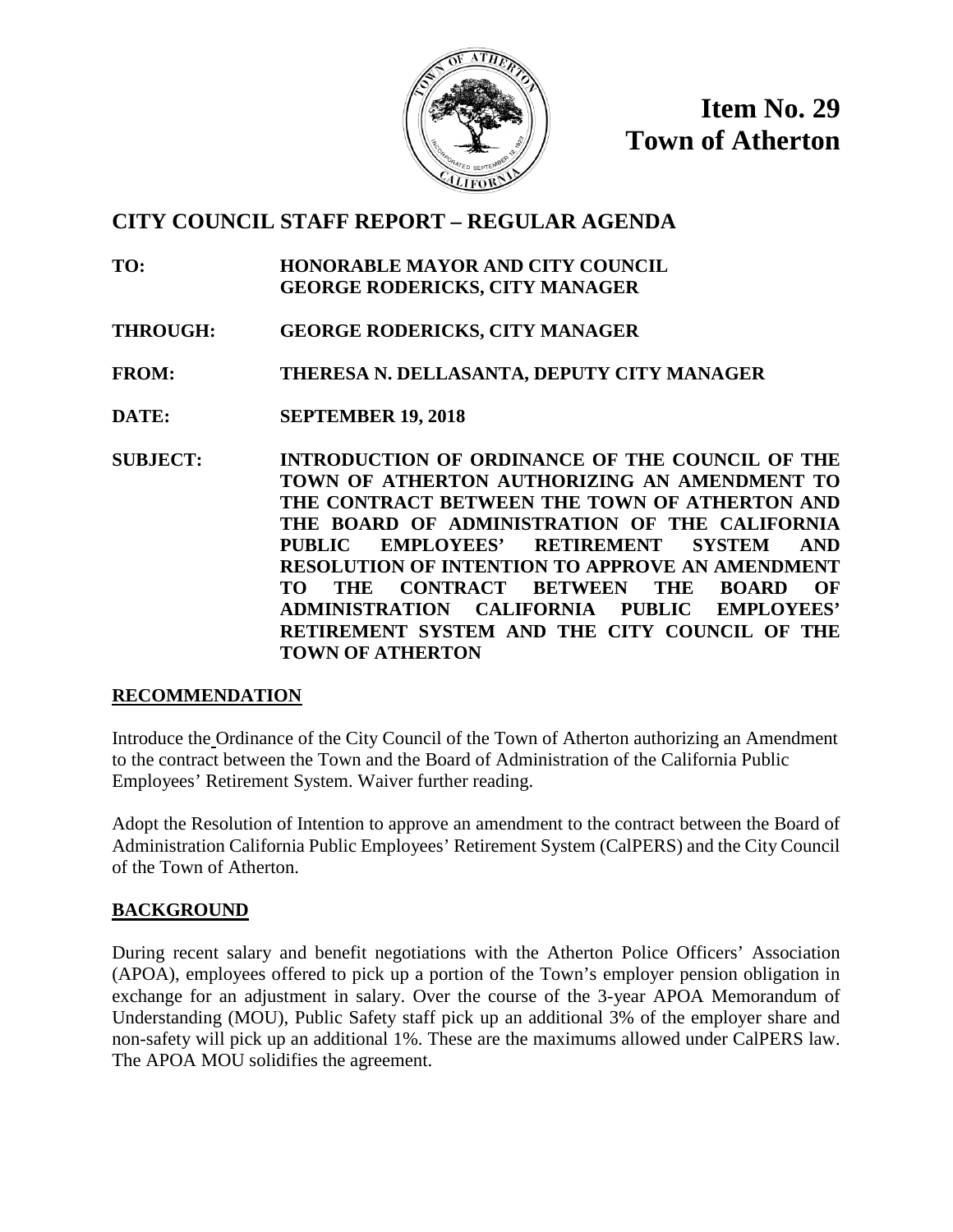CalPERS requires these changes to be done by CalPERS contract amendment in order for the increased member contributions to be credited to each member's account as normal contributions.

## **ANALYSIS**

The Resolution of Intention and Exhibit Amendment to Contract to provide Section 20516 (Employee Sharing Additional Cost) of **1%** for local safety members and 1% for miscellaneous members in the APOA is included. Indemnification language was added in paragraph 3 of the Amendment to Contract.

The Council approved 2 % for local safety members in the APOA in April. The additional 1% for local safety members reaches the additional 3% agreed to in the MOU.

Government Code Section 20474 requires a secret ballot election by the employees affected whenever the contract is amended to provide a benefit which changes the employees' rate of contribution, pursuant to Government Code Section 20469. The contract will not be amended if a majority of the affected members vote to disapprove the proposed plan. The secret ballot election will be conducted after approval of the resolution of intention.

The classic local safety member contribution rate for impacted members will be 12% of reportable earnings as of the effective date of the amendment to the contract. The new local safety member contribution rate for impacted members will be 15.25% of reportable earnings as of the effective date of the amendment to the contract.

The classic miscellaneous member contribution rate for impacted members will be 8% of reportable earnings as of the effective date of the amendment to the contract. The new miscellaneous member contribution rate for impacted members will be 7.5% of reportable earnings as of the effective date of the amendment to the contract.

Both groups have already agreed to contribute and are contributing these rates respectively, through the Memorandum of Understanding with the Town.

Government Code Section 7505 requires that the future annual costs or benefit change of the proposed contract amendment be made public at a public meeting at least two weeks prior to the adoption of the final ordinance. An ordinance for final adoption of the contract amendment will return to Council at the October 17 meeting.

## **POLICY FOCUS**

Members of the APOA have already agreed to contribute additional percentages of the employer share. If the ballot that is provided to the APOA following this meeting is not approved by a majority of members it will not affect their contribution rate. The members must approve the ballot in order for the contributions to be credited to each members account as normal contributions.

## **FISCAL IMPACT**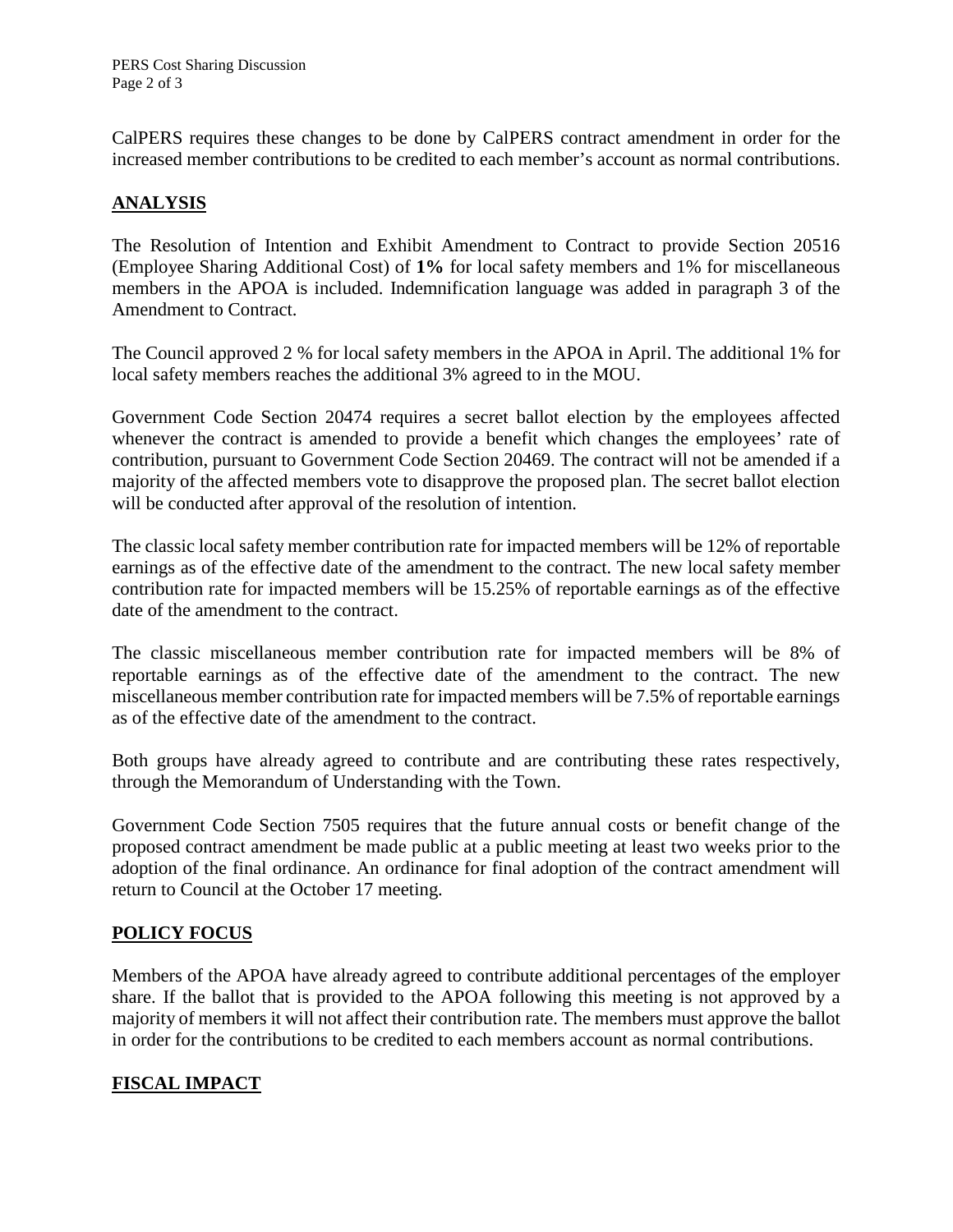None.

## **PUBLIC NOTICE**

Public notification was achieved by posting the agenda, with this agenda item being listed, at least 72 hours prior to the meeting in print and electronically. Information about the project is also disseminated via the Town's electronic News Flash and Atherton Online. There are approximately 1,200 subscribers to the Town's electronic News Flash publications. Subscribers include residents as well as stakeholders – to include, but be not limited to, media outlets, school districts, Menlo Park Fire District, service provides (water, power, and sewer), and regional elected officials.

## **COMMISSION/COMMITTEE FEEDBACK/REFERRAL**

This item  $\frac{X}{X}$  has not been before a Town Committee or Commission.

- \_\_\_\_ Audit/Finance Committee (meets every other month)
- Bicycle/Pedestrian Committee (meets as needed)
- \_\_\_\_ Civic Center Advisory Committee (meets as needed)
- \_\_\_\_ Environmental Programs Committee (meets every other month)
- \_\_\_\_ Park and Recreation Committee (meets each month)
- \_\_\_\_ Planning Commission (meets each month)
- Rail Committee (meets every other month)
- \_\_\_\_ Transportation Committee (meets every other month)

## **ATTACHMENT**

Resolution of Intention Draft Ordinance Contract Amendment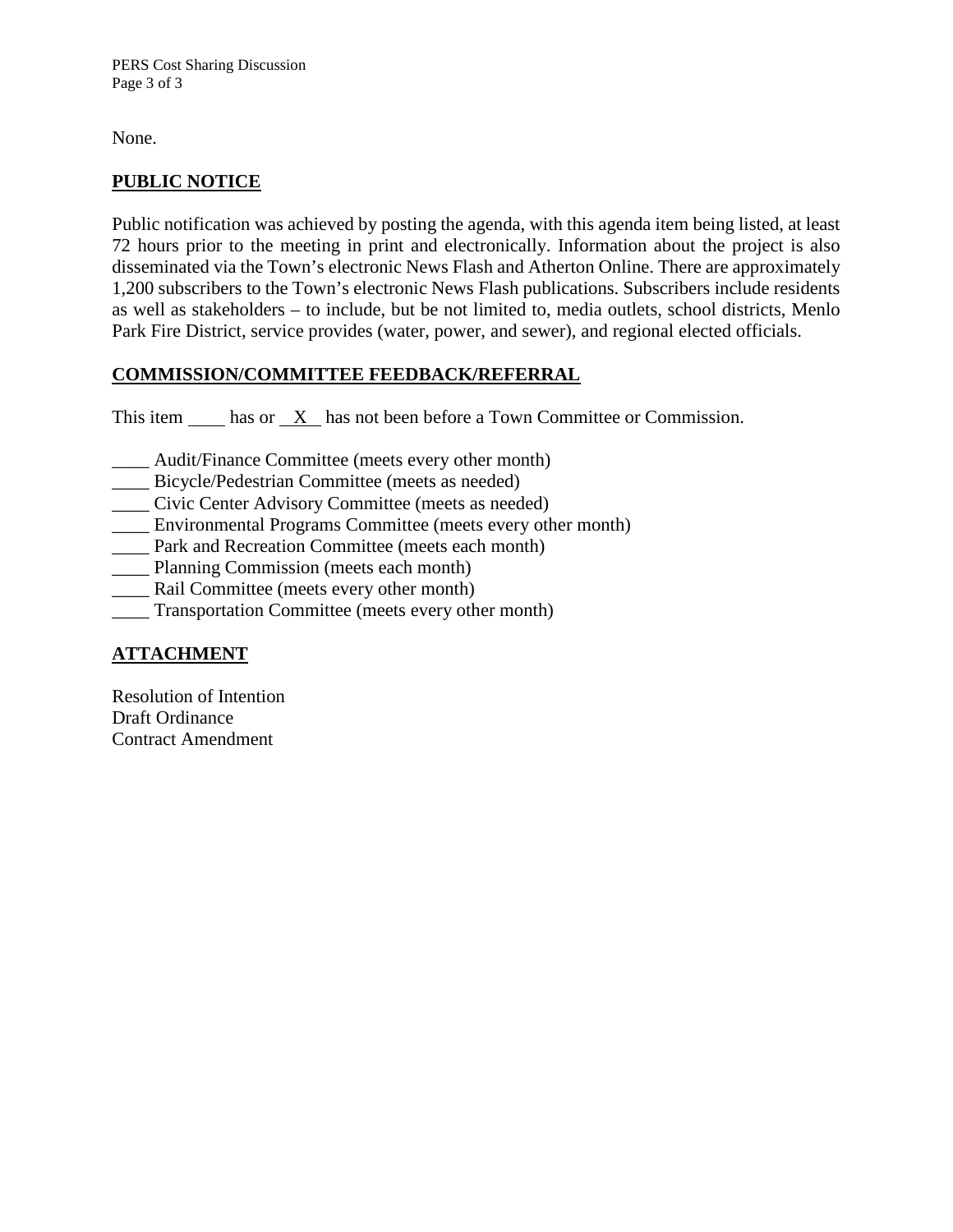### **ORDINANCE XXX**

## **ORDINANCE OF THE COUNCIL OF THE TOWN OF ATHERTON AUTHORIZING AN AMENDMENT TO THE CONTRACT BETWEEN THE TOWN OF ATHERTON AND THE BOARD OF ADMINISTRATION OF THE CALIFORNIA PUBLIC EMPLOYEES' RETIREMENT SYSTEM**

**WHEREAS**, the Town entered into a contract with the California Public Employees' Retirement System (CalPERS) in 1945 and numerous amendments since that date; and

**WHEREAS**, as a result of labor negotiations with the Atherton Police Officers' Association (APOA), the APOA agreed that the safety employees would make an additional employee contribution towards the Employers' portion of the PERS Rate of 1.0% for Classic PERS members and New PERS members; and

**WHEREAS**, as a result of labor negotiations with the Atherton Police Officers' Association (APOA), the APOA agreed that the miscellaneous employees would make an additional employee contribution towards the Employers' portion of the PERS Rate of 1.0% for Classic PERS members and New PERS members; and

**WHEREAS**, an amendment to the CalPERS contract is needed in order to implement this new benefit.

## **NOW, THEREFORE, THE CITY COUNCIL OF THE TOWN OF ATHERTON DOES ORDAIN AS FOLLOWS:**

**SECTION 1.** The City Council of the Town of Atherton hereby authorizes entering into the Amendment to Contract between the Board of Administration, California Public Employees' Retirement System and the Town of Atherton (Amendment), a copy of which is attached hereto, marked as "Exhibit 1," and incorporated herein by reference as though set out in full.

**SECTION 2**. The City Manager of the Town of Atherton is hereby authorized, empowered, and directed to execute the Amendment for and on behalf of the City.

**SECTION 3.** The City Clerk has prepared and published, at least ten days before the date of adoption, a summary of this ordinance once in a newspaper of general circulation printed and published in Atherton and circulated in the Town of Atherton. A certified copy of the full text of the ordinance was posted in the office of the City Clerk since at least ten days before this date of adoption.

Introduced this 19<sup>th</sup> day of March, 2018.

Passed and adopted as an Ordinance of the Town of Atherton at a regular meeting thereof held on the October 17, 2018, by the following vote:

| Ayes:    | <b>Council Members:</b> | Noes: | <b>Council Members:</b> |
|----------|-------------------------|-------|-------------------------|
| Abstain: | Council Members:        |       |                         |
| Absent:  | Council Members:        |       |                         |

Ordinance xxx Adopted October 17, 2018 Page 1 of 3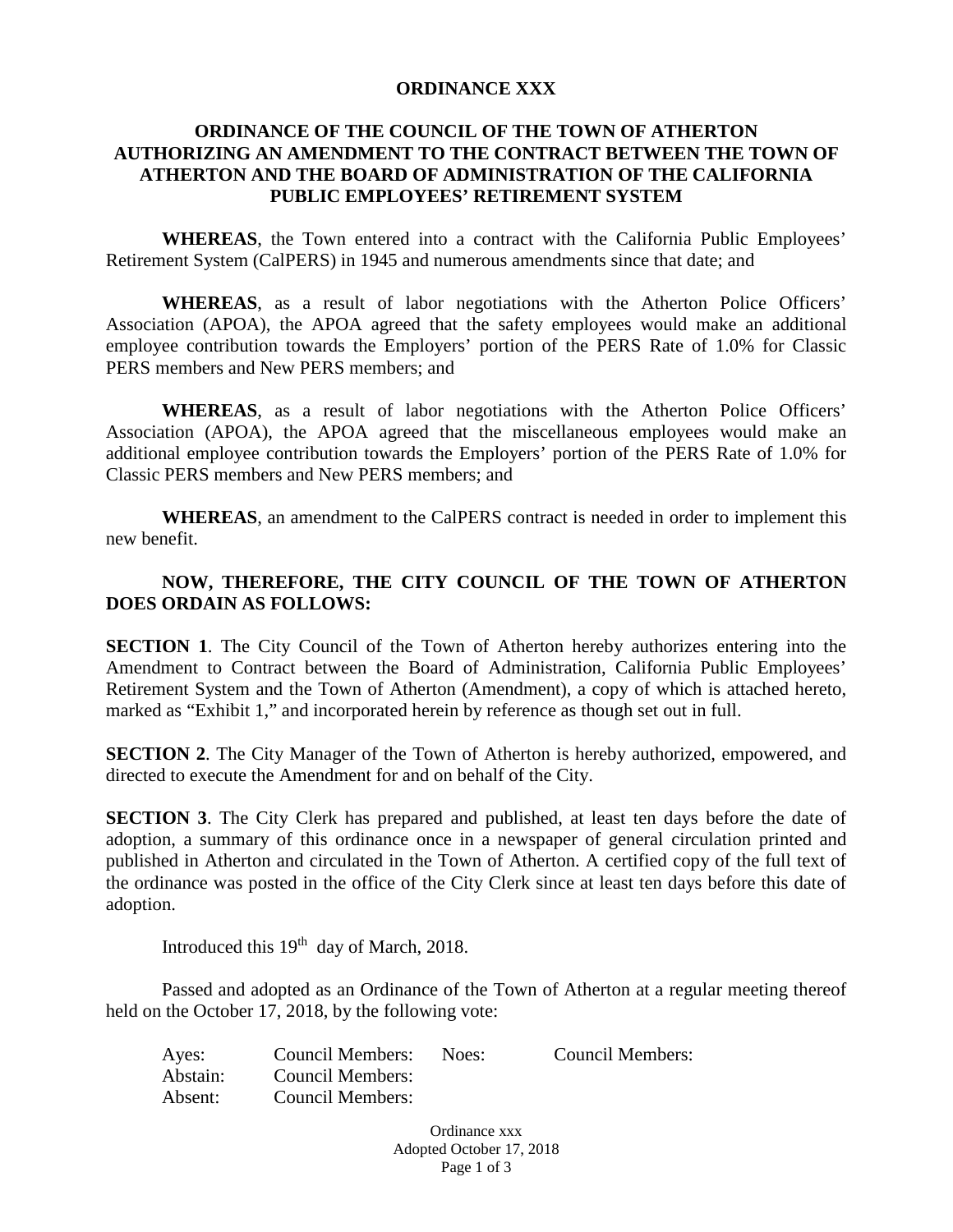Cary Wiest, Mayor Town of Atherton

\_\_\_\_\_\_\_\_\_\_\_\_\_\_\_\_\_\_\_\_\_\_\_

Ordinance xxx Adopted October 17, 2018 Page 2 of 3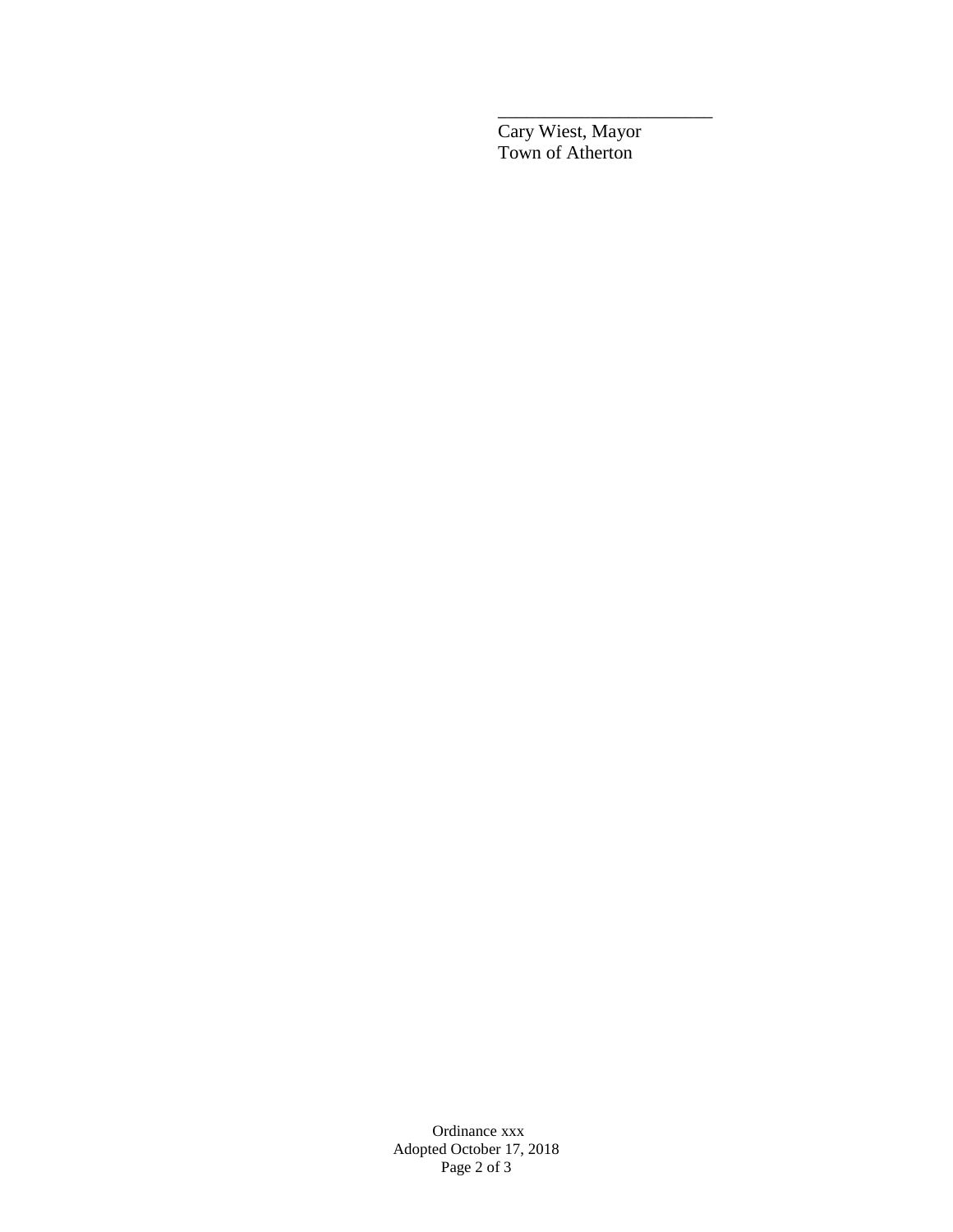ATTEST:

\_\_\_\_\_\_\_\_\_\_\_\_\_\_\_\_\_\_\_\_\_\_\_\_\_\_\_\_ Theresa N. DellaSanta, City Clerk

APPROVED AS TO FORM:

Bill Conners, City Attorney

\_\_\_\_\_\_\_\_\_\_\_\_\_\_\_\_\_\_\_\_\_\_\_\_\_\_\_

Ordinance xxx Adopted October 17, 2018 Page 3 of 3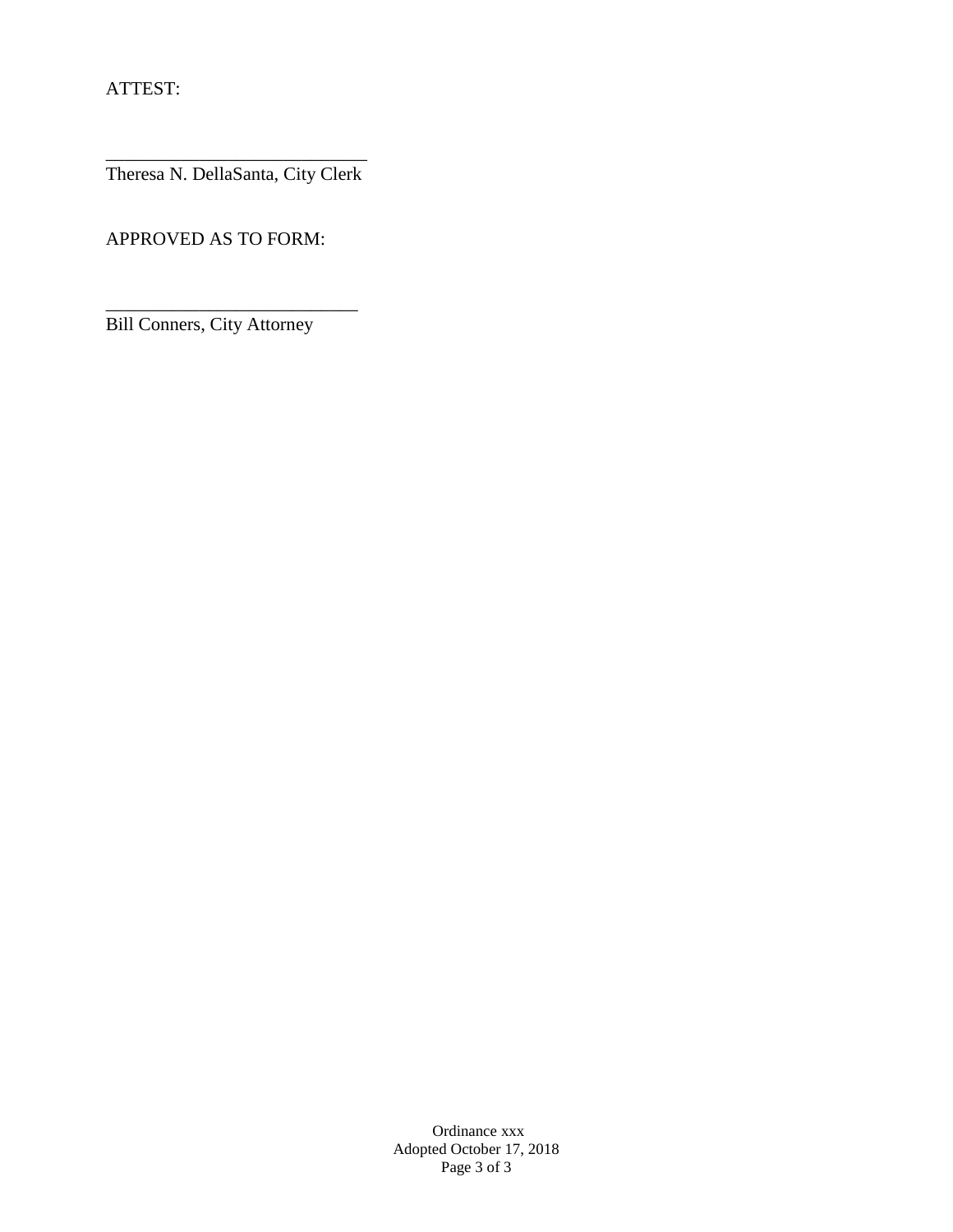

EXHIBIT **California Public Employees' Retirement System AMENDMENT TO CONTRACT Between the Board of Administration** California Public Employees' Retirement System and the **City Council Town of Atherton** 

The Board of Administration, California Public Employees' Retirement System, hereinafter referred to as Board, and the governing body of the above public agency, hereinafter referred to as Public Agency, having entered into a contract effective July 1, 1945, and witnessed June 29, 1945, and as amended effective July 1, 1956, January 1, 1972, May 19, 1984, July 29, 1984, December 13, 1987, January 8, 1989, January 1, 1993, July 1, 1999, July 1, 2002, May 19, 2003 and June 17, 2018 which provides for participation of Public Agency in said System, Board and Public Agency hereby agree as follows:

- $A_{\cdot}$ Paragraphs 1 through 15 are hereby stricken from said contract as executed effective June 17, 2018, and hereby replaced by the following paragraphs numbered 1 through 15 inclusive:
	- $\mathbf{1}$ . All words and terms used herein which are defined in the Public Employees' Retirement Law shall have the meaning as defined therein unless otherwise specifically provided. "Normal retirement age" shall mean age 55 for classic local miscellaneous members, age 62 for new local miscellaneous members, age 50 for classic local safety members and age 57 for new local safety members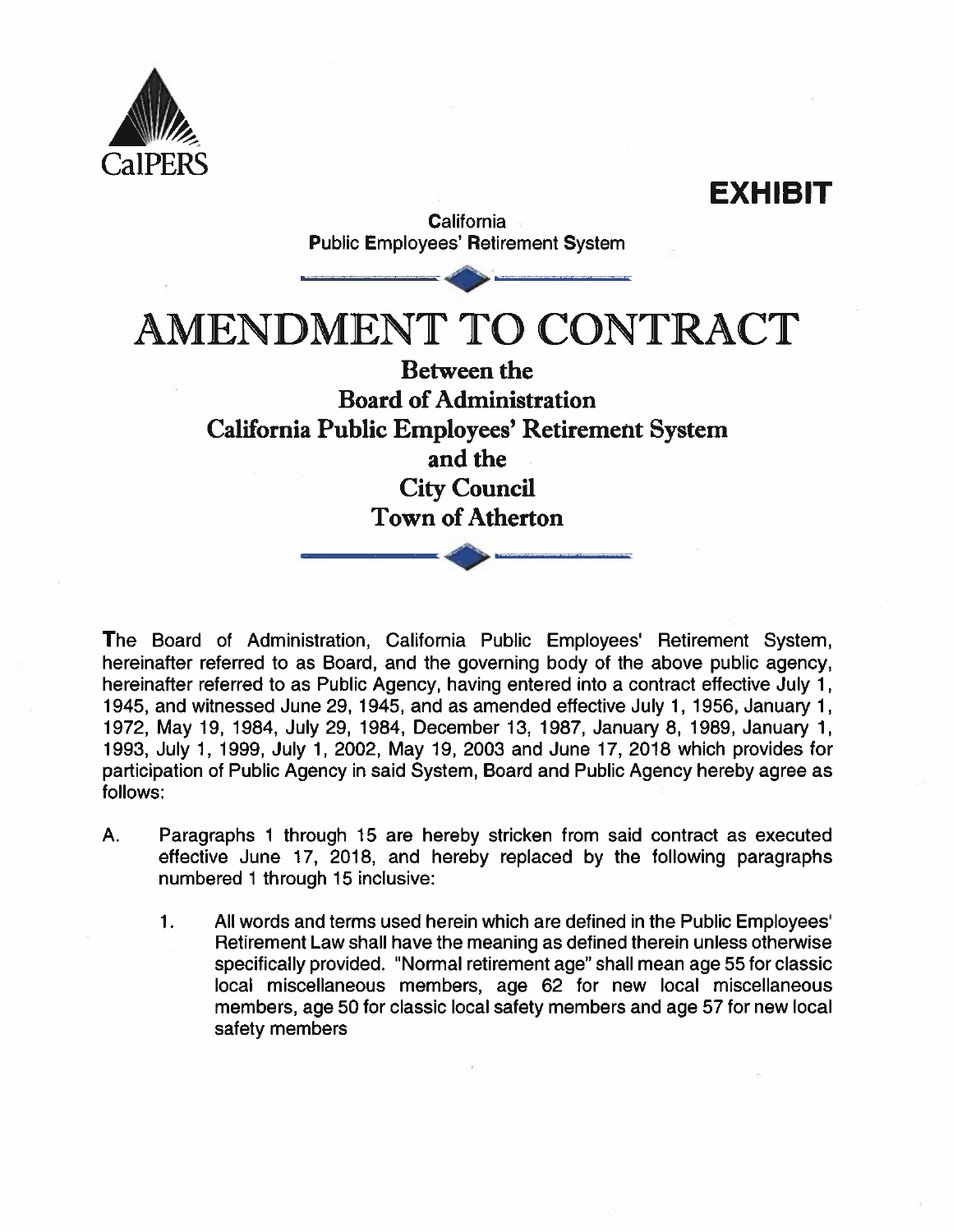## PLEASE DO NOT SIGN "EXHIBIT ONLY"

- $2.$ Public Agency shall participate in the Public Employees' Retirement System from and after July 1, 1945 making its employees as hereinafter provided, members of said System subject to all provisions of the Public Employees' Retirement Law except such as apply only on election of a contracting agency and are not provided for herein and to all amendments to said Law hereafter enacted except those, which by express provisions thereof, apply only on the election of a contracting agency.
- 3. Public Agency agrees to indemnify, defend and hold harmless the California Public Employees' Retirement System (CalPERS) and its trustees, agents and employees, the CalPERS Board of Administration, and the California Public Employees' Retirement Fund from any claims, demands, actions, losses, liabilities, damages, judgments, expenses and costs, including but not limited to interest, penalties and attorney fees that may arise as a result of any of the following:
	- Public Agency's election to provide retirement benefits,  $(a)$ provisions or formulas under this Contract that are different than the retirement benefits, provisions or formulas provided under the Public Agency's prior non-CalPERS retirement program.
	- Any dispute, disagreement, claim, or proceeding (including  $(b)$ without limitation arbitration, administrative hearing, or litigation) between Public Agency and its employees (or their representatives) which relates to Public Agency's election to amend this Contract to provide retirement benefits, provisions or formulas that are different than such employees' existing retirement benefits, provisions or formulas.
	- Public Agency's agreement with a third party other than CalPERS  $(c)$ to provide retirement benefits, provisions, or formulas that are different than the retirement benefits, provisions or formulas provided under this Contract and provided for under the California Public Employees' Retirement Law.
- 4. Employees of Public Agency in the following classes shall become members of said Retirement System except such in each such class as are excluded by law or this agreement:
	- Local Police Officers (herein referred to as local safety members); a.
	- b. Employees other than local safety members (herein referred to as local miscellaneous members).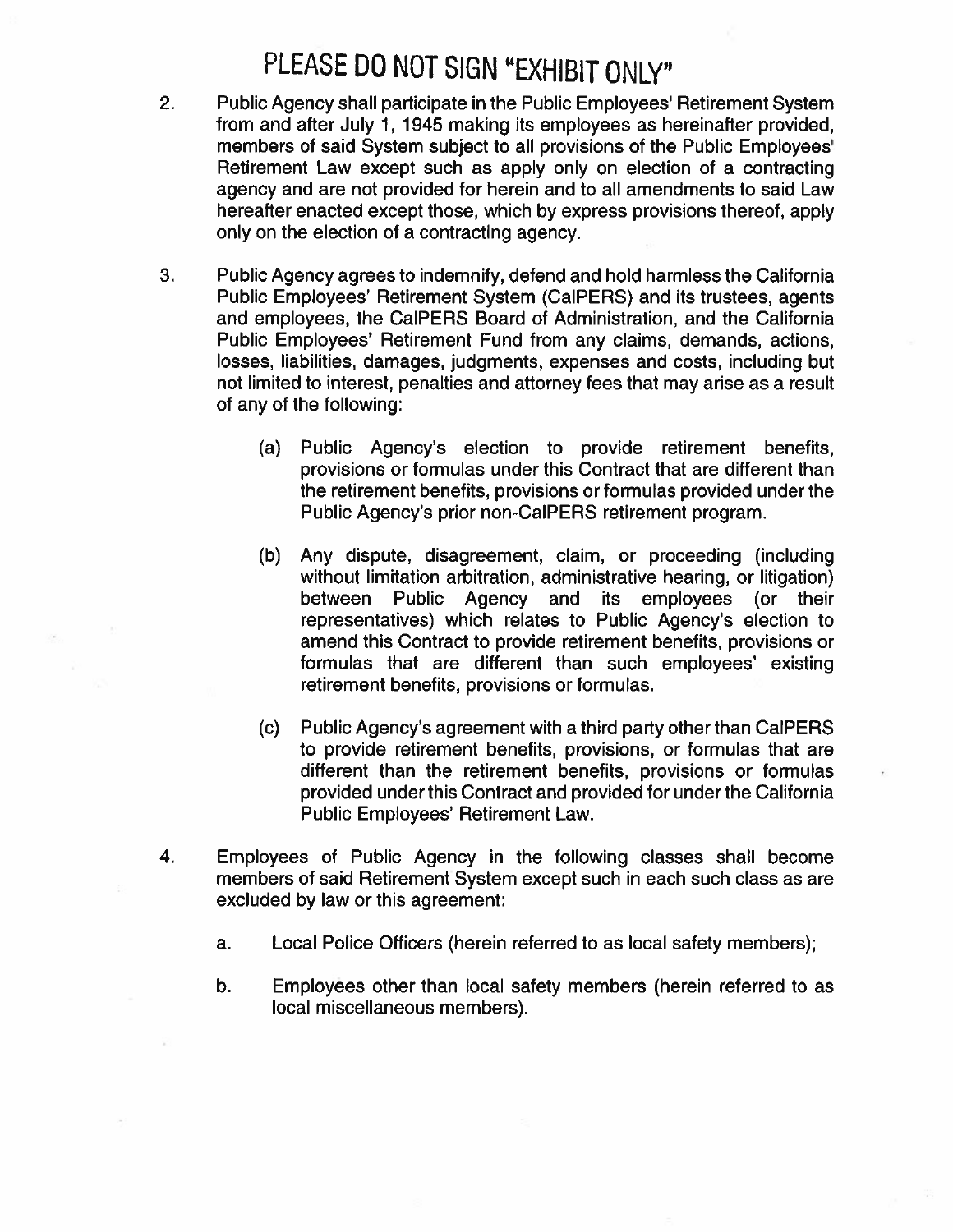## PLEASE DO NOT SIGN "EXHIBIT ONLY"

- 5. In addition to the classes of employees excluded from membership by said Retirement Law, the following classes of employees shall not become members of said Retirement System:
	- FIRE FIGHTERS HIRED ON OR AFTER JULY 1, 1945; AND a.

#### RESERVE POLICE OFFICERS HIRED ON OR AFTER MAY 19. b. 1984.

- 6. The percentage of final compensation to be provided for each year of credited prior and current service as a classic local miscellaneous member shall be determined in accordance with Section 21354 of said Retirement Law (2% at age 55 Full).
- $7.$ The percentage of final compensation to be provided for each year of credited prior and current service as a new local miscellaneous member shall be determined in accordance with Section 7522.20 of said Retirement Law (2% at age 62 Full).
- 8. The percentage of final compensation to be provided for each year of credited prior and current service as a classic local safety member shall be determined in accordance with Section 21362.2 of said Retirement Law (3% at age 50 Full).
- 9. The percentage of final compensation to be provided for each year of credited prior and current service as a new local safety member shall be determined in accordance with Section 7522.25(d) of said Retirement Law (2.7% at age 57 Full).
- $10.$ Public Agency elected and elects to be subject to the following optional provisions:
	- Sections 21624 and 21626 (Post-Retirement Survivor Allowance). a.
	- b. Section 21573 (Third Level of 1959 Survivor Benefits).
	- C. Section 20042 (One-Year Final Compensation) for classic local safety members only.
	- d. Section 21024 (Military Service Credit as Public Service) for local miscellaneous members only.
	- Section 20516 (Employees Sharing Additional Cost): е.

From and after June 17, 2018 and until the effective date of this amendment to contract, 2% for local safety members in the Atherton Police Officers' Association.

From and after the effective date of this amendment to contract, 3% for local safety members in the Atherton Police Officers' Association.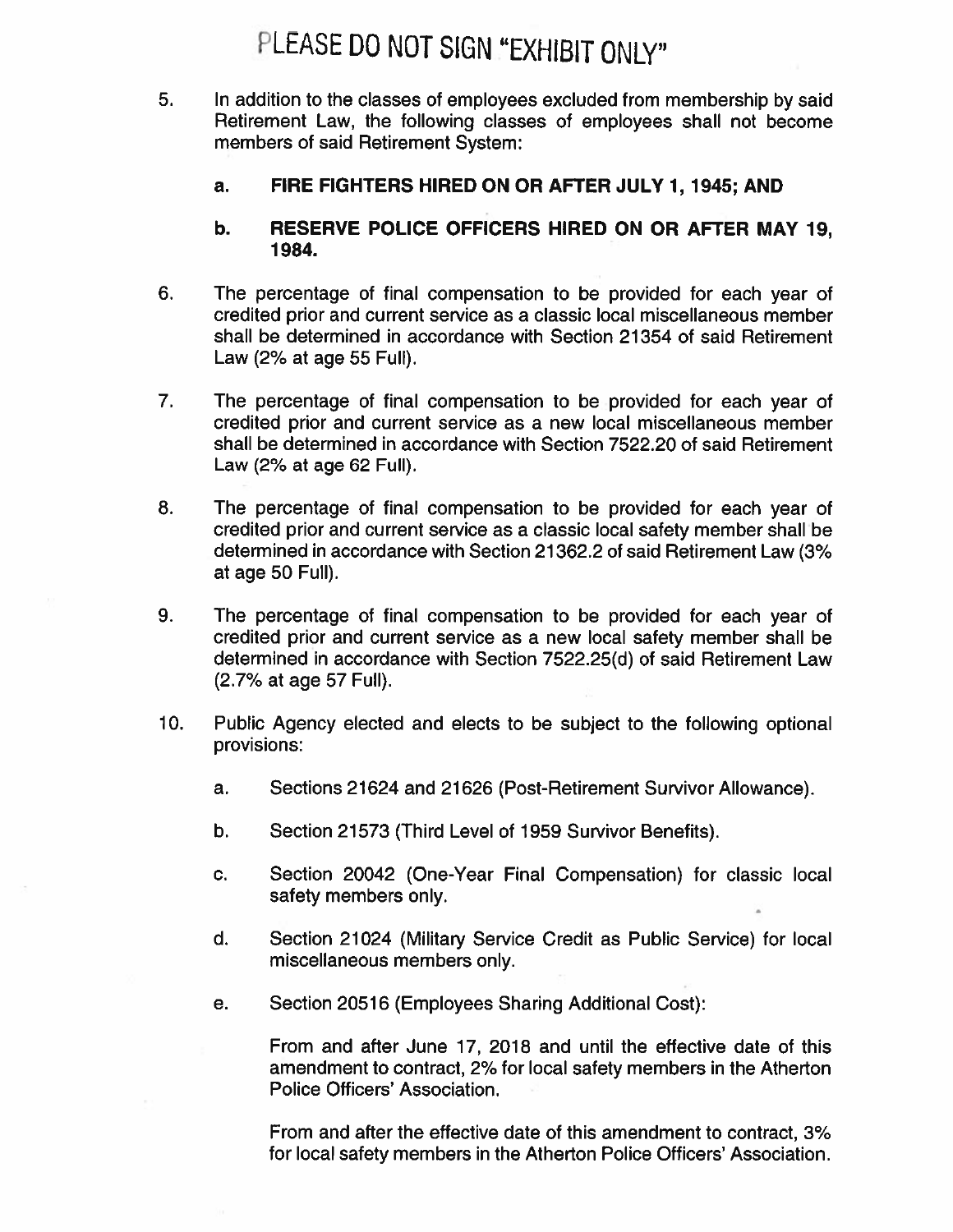# PLEASE DO NOT SIGN "EXHIBIT ONLY"

From and after the effective date of this amendment to contract, 1% for local miscellaneous members in the Atherton Police Officers' Association).

The portion of the employer's contribution that the member agrees to contribute from his or her compensation, over and above the member's normal contribution ("Cost Sharing Percentage"), shall not exceed the Employer Normal Cost Rate, as that rate is defined in the CalPERS Actuarial Valuation for the relevant fiscal year. If the Cost Sharing Percentage will exceed the relevant Employer Normal Cost Rate, the Cost Sharing Percentage shall automatically be reduced to an amount equal to, and not to exceed, the Employer Normal Cost Rate for the relevant fiscal year.

- $11.$ Public Agency, in accordance with Government Code Section 20790. ceased to be an "employer" for purposes of Section 20834 effective on December 13, 1987. Accumulated contributions of Public Agency shall be fixed and determined as provided in Government Code Section 20834, and accumulated contributions thereafter shall be held by the Board as provided in Government Code Section 20834.
- $12.$ Public Agency shall contribute to said Retirement System the contributions determined by actuarial valuations of prior and future service liability with respect to local miscellaneous members and local safety members of said **Retirement System.**
- $13.$ Public Agency shall also contribute to said Retirement System as follows:
	- Contributions required per covered member on account of the 1959 a. Survivor Benefits provided under Section 21573 of said Retirement Law. (Subject to annual change.) In addition, all assets and liabilities of Public Agency and its employees shall be pooled in a single account, based on term insurance rates, for survivors of all local miscellaneous members and local safety members.
	- b. A reasonable amount, as fixed by the Board, payable in one installment within 60 days of date of contract to cover the costs of administering said System as it affects the employees of Public Agency, not including the costs of special valuations or of the periodic investigation and valuations required by law.
	- C. A reasonable amount, as fixed by the Board, payable in one installment as the occasions arise, to cover the costs of special valuations on account of employees of Public Agency, and costs of the periodic investigation and valuations required by law.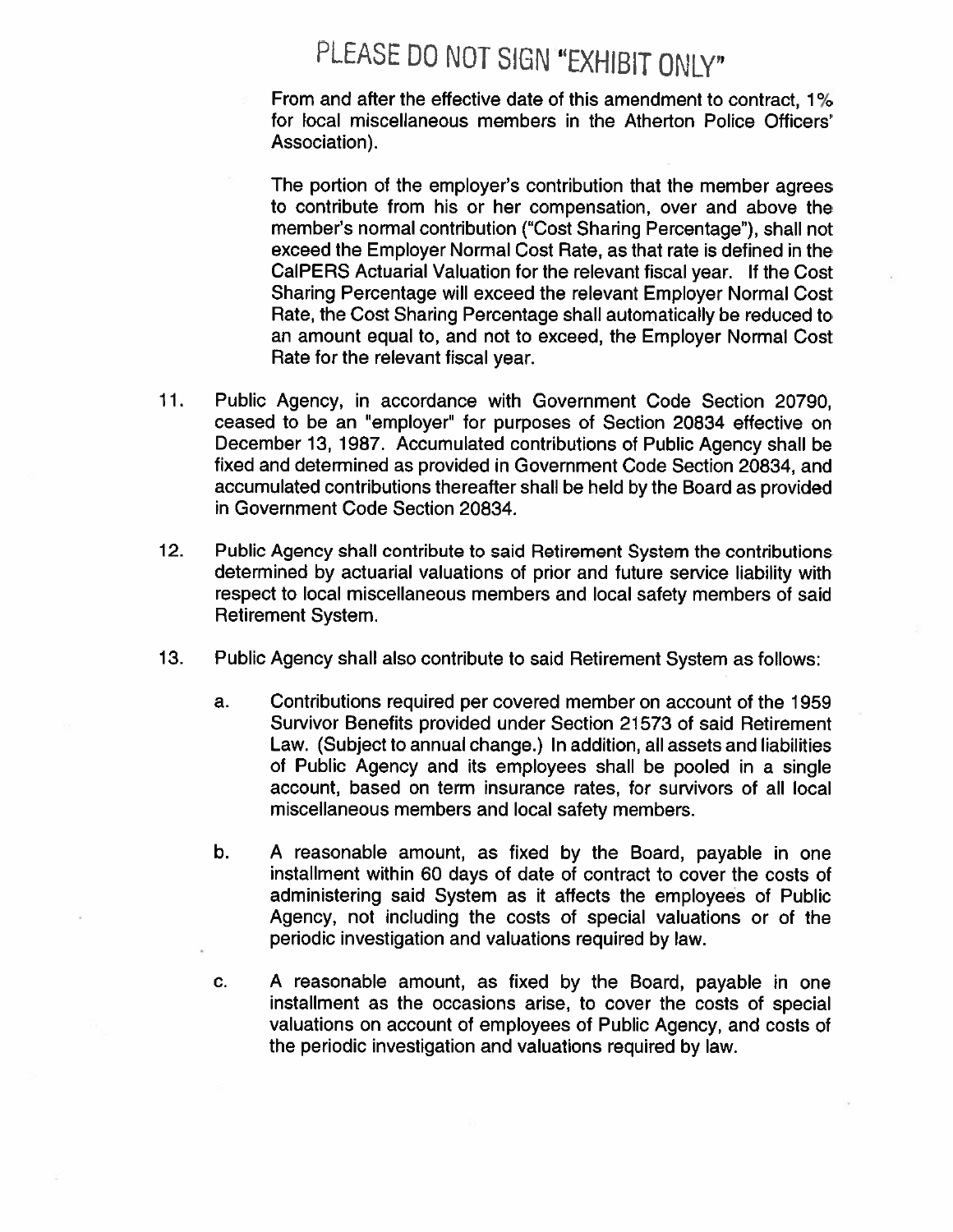- 14. Contributions required of Public Agency and its employees shall be subject to adjustment by Board on account of amendments to the Public Employees' Retirement Law, and on account of the experience under the Retirement System as determined by the periodic investigation and valuation required by said Retirement Law.
- $15.$ Contributions required of Public Agency and its employees shall be paid by Public Agency to the Retirement System within fifteen days after the end of the period to which said contributions refer or as may be prescribed by Board regulation. If more or less than the correct amount of contributions is paid for any period, proper adjustment shall be made in connection with subsequent remittances. Adjustments on account of errors in contributions required of any employee may be made by direct payments between the employee and the Board.

| ь.<br>This amendment shall be effective on the same day of                                |                                                |
|-------------------------------------------------------------------------------------------|------------------------------------------------|
| <b>BOARD OF ADMINISTRATION</b><br>PUBLIC EMPLOYEES RETIREMENT SYSTEM                      | <b>CITY COUNCIL</b><br><b>TOWN OF ATHERTON</b> |
| <b>BY</b><br>ARNITA PAIGE, CHIEF<br>PENSION CONTRACTS AND PREFUNDING<br>PROGRAMS DIVISION | <b>BY</b><br>PRESIDING OFFICER                 |
| PUBLIC EMPLOTES' RETIREMENT SYSTEM                                                        |                                                |
|                                                                                           |                                                |
|                                                                                           | Witness Dafe                                   |
|                                                                                           | Attest:                                        |
| PLEASE DO MOT                                                                             | ાર્ણ                                           |

AMENDMENT CalPERS ID #1382390535 PERS-CON-702A